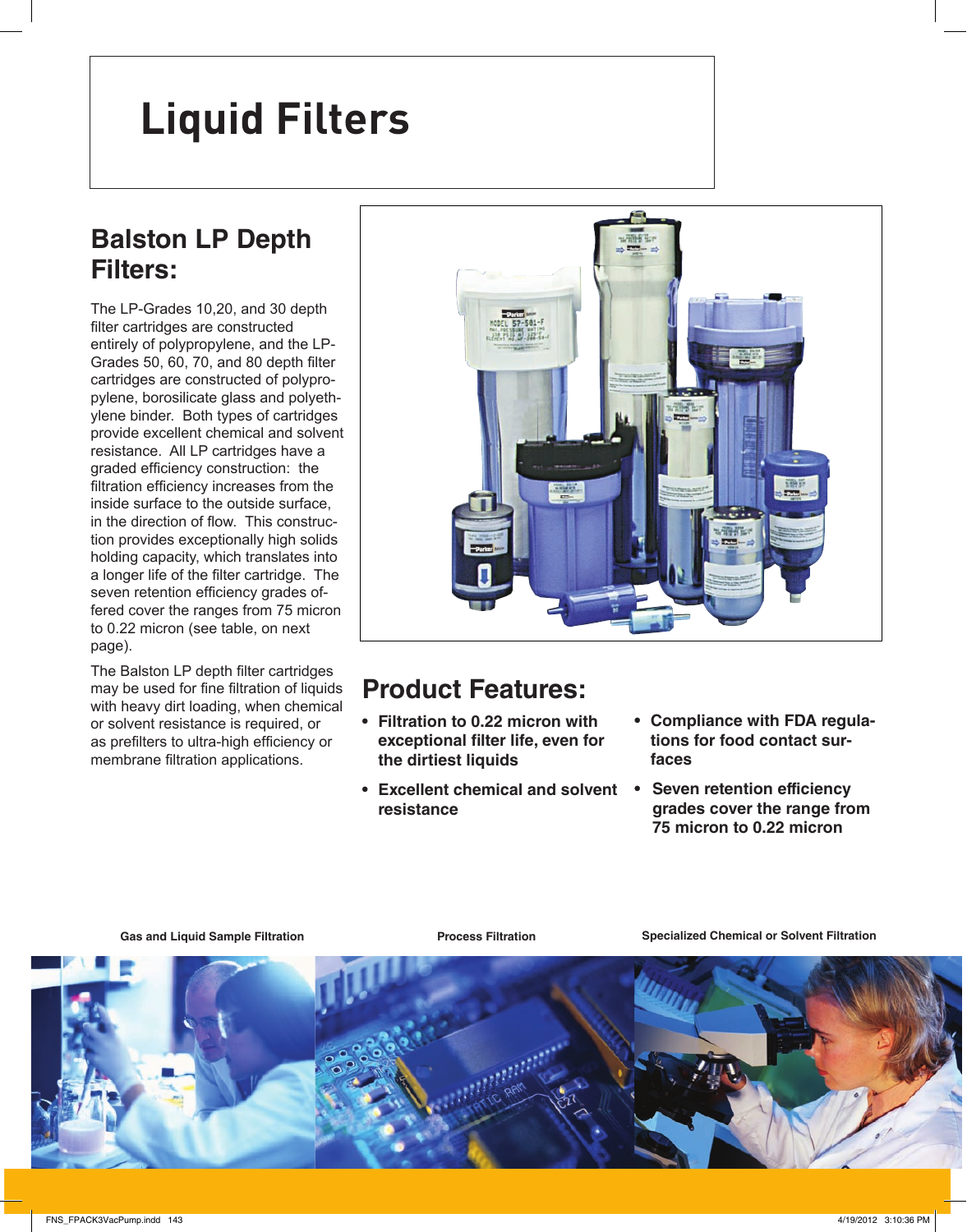## **Liquid Filters Filter Cartridge and Housing Selection**

### **How To Select The Filter Cartridge**



**2** Select the filter system using the Final Filter Selection Table below.

Note: The recommendations are based on the assumption that the initial liquid feed is relatively dirty. If the feed has been prefiltered to about 10 micron, the first stage of filtration may be omitted.

### **How To Select The Filter Housing**

- 1 Determine the number of LP Filter Cartridge stages and Grade of filter at each stage, using the Final Filter Selection Table below.
- $\blacksquare$  Use the flow chart (next page) to determine the sizes of housings required based on the grade of filter cartridge and the liquid flow rate.
- **8** Select the housings of the correct size which are constructed of materials suitable for the application.

#### **Retention Efficiency Ratings**

| <b>LP Depth Filter Cartridges</b> |                           |  |  |  |  |  |
|-----------------------------------|---------------------------|--|--|--|--|--|
| Grade                             | <b>80% Capture Rating</b> |  |  |  |  |  |
| 10                                | 75 micron                 |  |  |  |  |  |
| 20                                | 25 micron                 |  |  |  |  |  |
| 30                                | 10 micron                 |  |  |  |  |  |
| 50                                | 1 micron                  |  |  |  |  |  |
| 60                                | 0.6 micron                |  |  |  |  |  |
| 70                                | 0.4 micron                |  |  |  |  |  |
| 80                                | 0.22 micron               |  |  |  |  |  |
|                                   |                           |  |  |  |  |  |

**Cross Section of LP-200-50 and LP-200-95 cartridges. Construction of LP-100-12 and LP-100-25 cartridges is similar, but without end caps and gaskets.**

Retention efficiency v. particle size for the four finer grades of





#### **Table I Final Filter LP Depth Cartridge**

| If the Final Filtration<br><b>Filtration Requirement is:</b> | <b>Use This LP Cartridge System</b><br>1st Stage | 2nd Stage   | 3rd Stage   |                         |
|--------------------------------------------------------------|--------------------------------------------------|-------------|-------------|-------------------------|
| 75 micron                                                    | LP Grade 10                                      |             |             |                         |
| 25 micron                                                    | LP Grade 20                                      |             |             | No<br>1 F               |
| 10 micron                                                    | LP Grade 10                                      | LP Grade 30 |             | the                     |
| 1 micron                                                     | LP Grade 20                                      | LP Grade 50 |             | divi<br>tab             |
| 0.6 micron                                                   | LP Grade 10                                      | LP Grade 30 | LP Grade 60 | cer                     |
| 0.4 micron                                                   | LP Grade 20                                      | LP Grade 50 | LP Grade 70 | 10<br>$C-$              |
| 0.22 micron                                                  | LP Grade 20                                      | LP Grade 50 | LP Grade 80 | at 1<br>40 <sup>0</sup> |

#### tes:

For a liquid with viscosity higher than viscosity of water (1 centipoise), ide the flow rates in the above le by the viscosity of the liquid in tipoises. Example: for liquid with centipoise viscosity, flow rate with 0395 housing, Grade 20 cartridges 10 psi (0.69 barg) drop will be 132/10 = 13.2 GPM.

#### **Flow Rates of Filter with LP Cartridges**

| <b>Filter</b><br><b>Housing</b><br><b>Model</b> | <b>Number of</b><br><b>Cartridges</b> | Cartridge<br>Length &<br><b>Designation</b> | <b>Initial</b><br><b>Pressure</b><br><b>Drop</b>       | Grade<br>10                | Grade<br>20                | Grade<br>30                | Water Flow Rate, Gallons (Liters) per Minute LP Cartridges<br>Grade<br>50 | Grade<br>60                | Grade<br>70                      | Grade<br>80                      |
|-------------------------------------------------|---------------------------------------|---------------------------------------------|--------------------------------------------------------|----------------------------|----------------------------|----------------------------|---------------------------------------------------------------------------|----------------------------|----------------------------------|----------------------------------|
| 33S6, 33G                                       |                                       | 21/2"<br>LP-100-12                          | 5 psi (0.3 bar)                                        | 3.5(13)                    | 3.5(13)                    | 3.0(11)                    | 0.75(2.8)                                                                 | 0.60(2.3)                  | 0.30(1.1)                        | 0.07(0.3)                        |
| 58P                                             |                                       |                                             | 10 psi (0.7 bar)                                       | 4.3(16)                    | 4.2(16)                    | 3.9(15)                    | 0.95(3.6)                                                                 | 0.80(2.0)                  | 0.37(1.4)                        | 0.10(0.4)                        |
| <b>45S6</b>                                     |                                       | 7"<br>LP-100-25                             | 5 psi (0.3 bar)                                        | 5.0(19)                    | 5.0(19)                    | 4.3(16)                    | 1.1(4.2)                                                                  | 0.90(3.4)                  | 0.45(1.7)                        | 0.11(0.4)                        |
| 45G                                             |                                       | 10 psi (0.7 bar)                            | 6.2(23)                                                | 6.2(23)                    | 5.4(20)                    | 1.4(5.3)                   | 1.2(4.5)                                                                  | 0.60(2.3)                  | 0.15(0.6)                        |                                  |
| 53/18                                           |                                       | 5"<br>LP-200-18                             | 5 psi (0.3 bar)                                        | 6(23)                      | 6(23)                      | 6(23)                      | 3.2(12)                                                                   | 1.3(4.9)                   | 0.6(2.3)                         | 0.5(1.9)                         |
|                                                 |                                       |                                             | 10 psi (0.7 bar)                                       | 11(42)                     | 11(42)                     | 11(42)                     | 6(23)                                                                     | 2.5(9.5)                   | 1.0(3.8)                         | 0.9(3.4)                         |
| 27/50<br>53/50, 54/50                           |                                       | 10"<br>LP-200-50<br>20"                     | 5 psi (0.3 bar)<br>10 psi (0.7 bar)<br>5 psi (0.3 bar) | 12(45)<br>22(83)<br>24(91) | 12(45)<br>22(83)<br>24(91) | 12(45)<br>22(83)<br>24(91) | 6.4(24)<br>12(45)<br>13 (49)                                              | 2.5(9.5)<br>5(19)<br>5(19) | 1.2(4.5)<br>2.0(7.6)<br>2.4(9.1) | 1.0(3.8)<br>1.7(6.4)<br>2.0(7.6) |
| 53/95, 27/95                                    | $\mathbf 1$                           | 20"<br>LP-200-95                            | 5 psi (0.3 bar)<br>10 psi (0.7 bar)                    | 24(91)<br>44 (167)         | 24(91)<br>44 (167)         | 24(91)<br>44 (167)         | 13(49)<br>24(91)                                                          | 5(19)<br>10(38)            | 2.4(9.1)<br>4.0(15)              | 2.0(7.6)<br>3.4(13)              |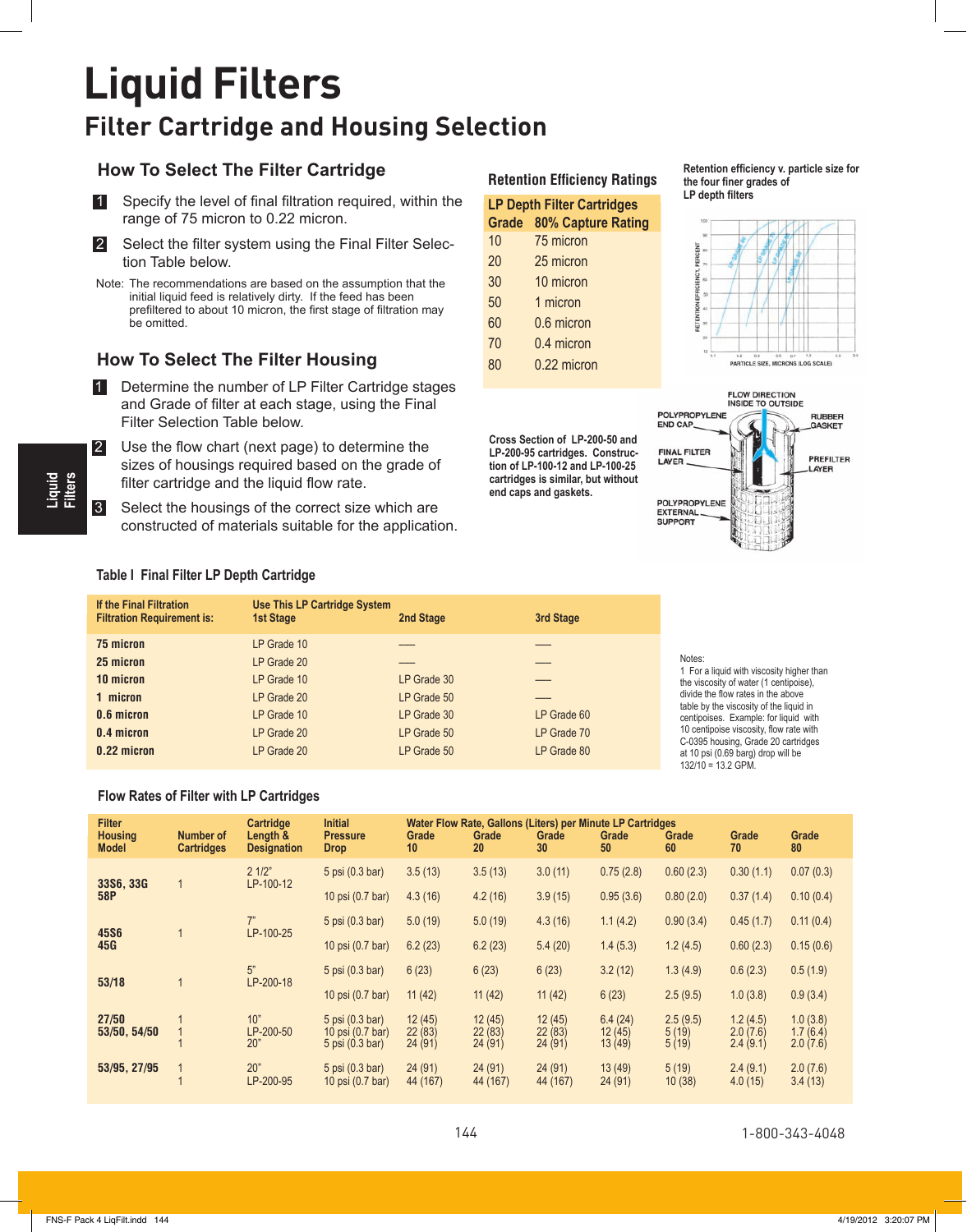# **Liquid Filters Filter Cartridge and Housing Selection**

#### **Chemical and Solvent Compatibility**

| Liquid                        | <b>LP Cartridge</b> | Liquid                                                             | <b>LP Cartridge</b> |
|-------------------------------|---------------------|--------------------------------------------------------------------|---------------------|
| Acetic Acid (Glacial)         | <b>NR</b>           | Hydrochloric Acid (35%)                                            | R.                  |
| Acetic Acid (5%)              | ${\sf R}$           | <b>Hydrofluoric Acid</b>                                           | <b>NR</b>           |
| Acetone                       | R                   | Hydrogen Peroxide                                                  | <b>NR</b>           |
| Acetonitrile                  | $\mathsf{R}$        | N-Methyl Pyrrolidone (NMP)                                         | R                   |
| <b>Alcohols</b>               | ${\sf R}$           | Methyl Ethyl Ketone (MEK)                                          | R                   |
| Ammonia, Liquid or Gas        | R(1)                | Methyl Isobutyl Ketone (MIBK)                                      | R.                  |
| <b>Amyl Acetate</b>           | N                   | Methylene Chloride                                                 | <b>NR</b>           |
| Ammonium Hydroxide (6N)       | R                   | Metal Etch (H <sub>3</sub> PO <sub>4</sub> /HAC/HNO <sub>3</sub> ) | N                   |
| B.O.E. (NH <sub>4</sub> F/HF) | NR                  | Nitric Acid (30%)                                                  | R                   |
| <b>Butyl Acetate</b>          | ${\sf N}$           | Nitrobenzene                                                       | ${\sf R}$           |
| Carbon Tetrachloride          | NR                  | Pentane                                                            | ${\sf NR}$          |
| Chlorine, Liquid or Gas       | <b>NR</b>           | Perchlorethylene                                                   | <b>NR</b>           |
| Chloroform                    | <b>NR</b>           | Phenol                                                             | <b>NR</b>           |
| Cyclohexane                   | NR                  | <b>Plating Solutions</b>                                           | ${\sf R}$           |
| Dimethyl Acetamide(DMAC)      | R                   | Phosphoric Acid (50%)                                              | R                   |
| Dimethyl Formamide(DMF)       | R.                  | <b>Silicone Oils</b>                                               | R                   |
| Dimethyl Sulfoxide (DMSO)     | R                   | Sodium Hydroxide                                                   |                     |
| <b>Esters</b>                 | NR                  | Below 20%                                                          | R                   |
| Ethanolamine                  | ${\sf R}$           | 20-45%                                                             | ${\sf R}$           |
| <b>Ethyl Acetate</b>          | ${\sf R}$           | Above 45%                                                          | <b>NR</b>           |
| <b>Ethylene Diamine</b>       | R                   | <b>Steam</b>                                                       | <b>NR</b>           |
| <b>Ethylene Glycol</b>        | R                   | Sulfuric Acid (50%)                                                | R.                  |
| <b>Ethylene Oxide</b>         | ${\sf R}$           | Toluene                                                            | <b>NR</b>           |
| Formaldahyde (37%)            | R                   | Trichloroethane                                                    | NR                  |
| Freon TF                      | <b>NR</b>           | Trichloroethylene                                                  | <b>NR</b>           |
| Freon TMC                     | <b>NR</b>           | Water to 180°F (82°C)                                              | R.                  |
| Hexane                        | ${\sf NR}$          | Xylene                                                             | <b>NR</b>           |
|                               |                     |                                                                    |                     |

1 Grades 10, 20, 30 large diameters only. In LP200-**Sizes** only. **R -** Recommended **NR -** Not Recommended **N** - No data available; consult factory

#### Chemical Compatibility:

The above compatibility data is for the filter cartridges only, at an operating temperature of  $70^\circ$ F (21 $^\circ$ C). The filter housing is not necessarily compatible with the same chemicals and solvents.

#### **Food Grade Applications:**

All LP Filter Cartridges are constructed entirely of materials which are in compliance with FDA regulations for food contact surfaces. All stain-**OF VEHICLE CONDUCTS CONDUCTS** IN STRING CONDUCTS IN STRING FDA regulations for food contact applications.

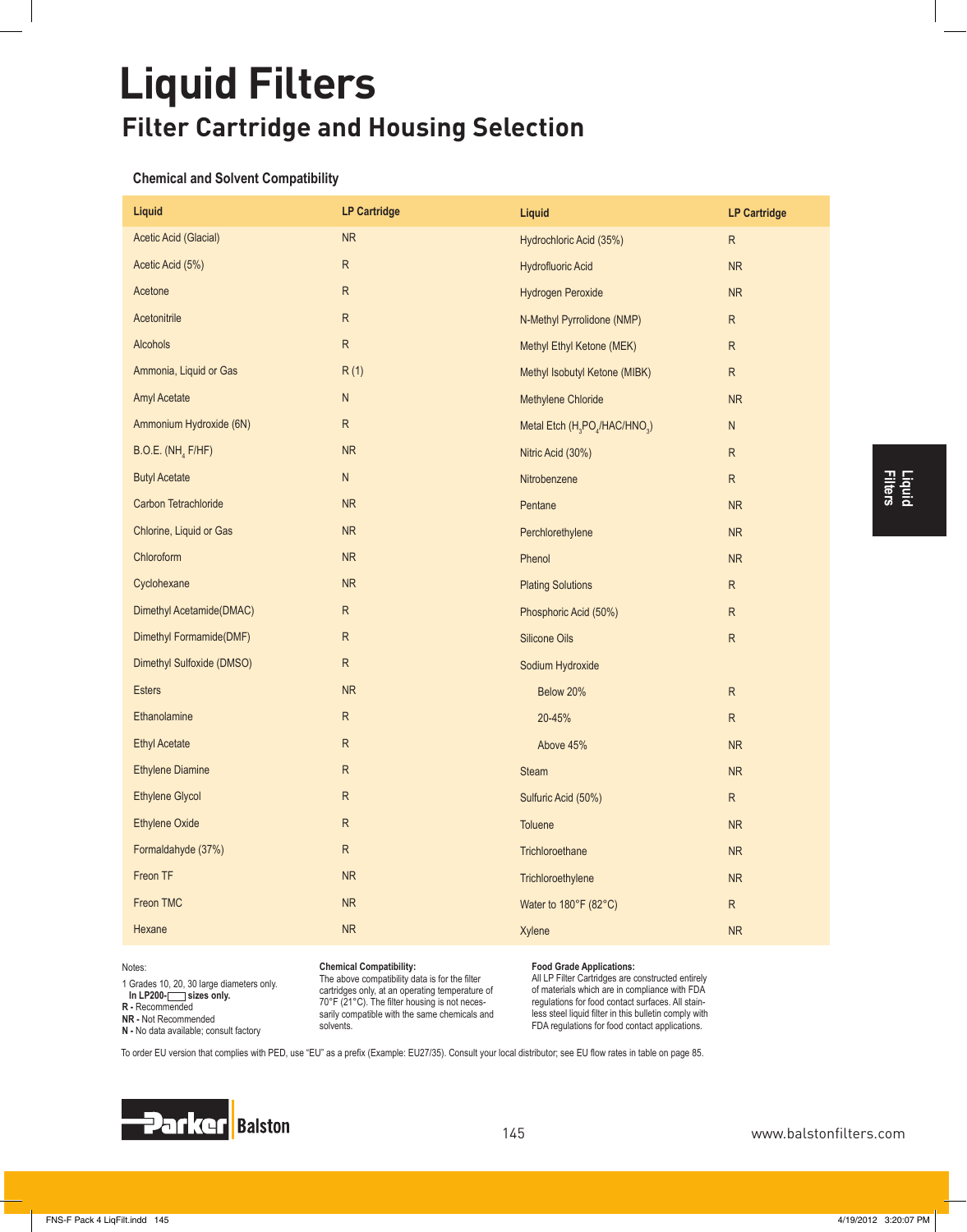## **Liquid Filters 1/4" to 3/4" Line Size**

### **Miniature Model 58P Housing**

Has a nylon head, nylon internals, and a clear nylon bowl. The Model 58P Housing accepts a single LP cartridge, and may be used to filter water, mildly acidic, or caustic solutions.

### **Model 53 Housings**

Are all-polypropylene, designed for a single LP-200 filter cartridge. Polypropylene construction provides excellent resistance to non-oxidizing acids, such as HCL in any concentration, sulfuric to 70% concentration, brines, hydrocarbon liquids, alcohols and concentrated caustic.

The Model 53 Housings may be used with certain ketones and chlorinated solvents. Please see page 105 or contact the Technical Services Dept. for specific recommendations.



**54/50**





**Model 58P**

**Models 53/18, 53/50, and 53/95 (shown)**

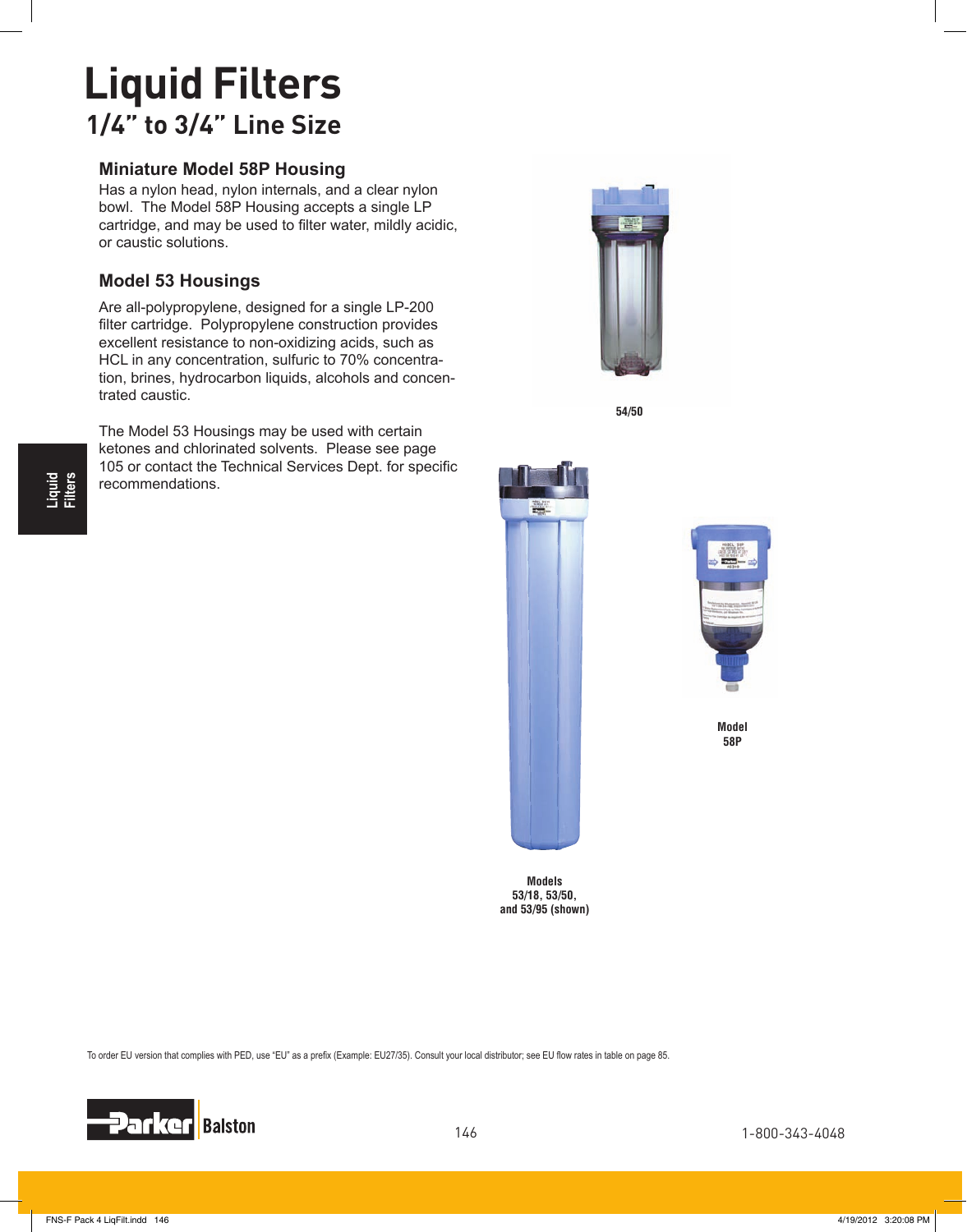# **Liquid Filters 1/4" to 3/4" Line Size**

#### **Ordering Information**

| <b>Model</b>                    | 58P                                           | 53/18                                 | 53/50                                | 53/95                         | 54/50                         |
|---------------------------------|-----------------------------------------------|---------------------------------------|--------------------------------------|-------------------------------|-------------------------------|
| Port Size (NPT)                 | 1/4"                                          | 3/8"                                  | 3/4"                                 | 3/4"                          | 3/4"                          |
| <b>Material of Construction</b> |                                               |                                       |                                      |                               |                               |
| Head                            | <b>Nylon</b>                                  | Polypropylene                         | Polypropylene                        | Polypropylene                 | Polypropylene                 |
| <b>Bowl</b>                     | <b>Nylon</b>                                  | Polypropylene                         | Polypropylene                        | Polypropylene                 | <b>SAN</b>                    |
| Internals                       | <b>Nylon</b>                                  |                                       |                                      |                               |                               |
| <b>Seals</b>                    | <b>EPR</b>                                    | <b>EPR</b>                            | <b>EPR</b>                           | <b>EPR</b>                    | <b>EPR</b>                    |
| Max. Temperature                | $150^{\circ}$ F (66 $^{\circ}$ C)             | $125^{\circ}F(52^{\circ}C)$           | $125^{\circ}F(52^{\circ}C)$          | $125^{\circ}F(52^{\circ}C)$   | $125^{\circ}F(52^{\circ}C)$   |
| Max. Pressure                   | 125 psig (8.6 barg)                           | 125 $psig(8.6$ barg)                  | 125 psig (8.6 barg)                  | 125 $psig(8.6$ barg)          | 60 psig (4.1 barg)            |
| Max. Differential Press.        | 60 psig (4.1 barg) (1)                        | 60 psig (4.1 barg) (1)                | 60 psig (4.1 barg) (1)               | 60 psig (4.1 barg) (1)        | 60 psig (4.1 barg) (1)        |
| <b>Shipping Weight</b>          | 1 lb. $(0.5 \text{ kg})$                      | 3 lbs. (1.3 kg)                       | 4 lbs. (1.8 kg)                      | 6 lbs. (2.7 kg)               | 4 lbs. (1.8 kg)               |
| <b>Dimensions</b>               | $2.7"D \times 6.1"L$<br>$(6.9cm \times 15cm)$ | $4.4"D \times 6.6"L$<br>(11cm x 17cm) | $5.0"D \times 12"L$<br>(13cm x 30cm) | 5.0"D x 22"L<br>(13cm x 56cm) | 5.0"D x 12"L<br>(13cm x 30cm) |

#### **Ordering Information**

| For assistance, call toll-free at 1-800-343-4048 8AM to 5PM Eastern Time |               |               |              |               |              |  |  |  |
|--------------------------------------------------------------------------|---------------|---------------|--------------|---------------|--------------|--|--|--|
| <b>Model</b><br>LP Filter Cartridges,                                    | 58P           | 53/18         | 53/50        | 53/95         | 54/50        |  |  |  |
| Depth Filters (2)                                                        | $LP-100-12-D$ | $LP-200-18-D$ | $LP-200-50-$ | $LP-200-95-D$ | $LP-200-50-$ |  |  |  |
| Number of<br>Cartridges required                                         |               |               |              |               |              |  |  |  |

Notes:

1 Inside-out flow, LP filter cartridges. 2 To order filter cartridges, indicate grade by putting appropriate grade number after size designation. For example, to obtain

0.22 micron depth filter cartridges for the model 53/18, order LP-200-18-80.

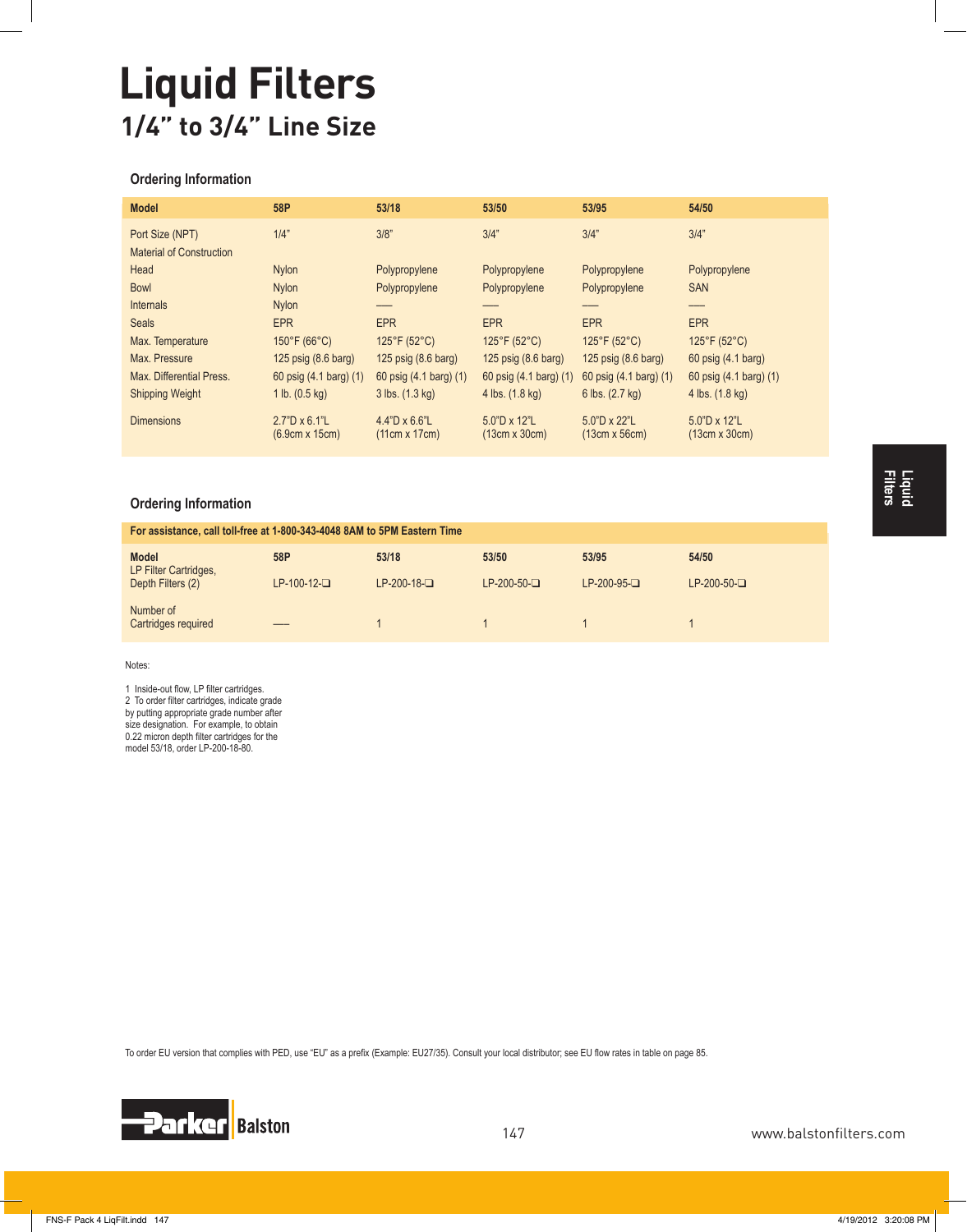## **Liquid Filters 1" Line Size**

### **Model 27 Housings**

Model 27 housings are constructed of 316 stainless steel. These models have 1" NPT ports and are rated to 800 psig (55 barg). The model 27 housings hold a single LP-200 filter cartridge, available in a 10" (25 cm) or 20" (50 cm) length.

#### **Principal Specifications**

| <b>Model</b>                                       | 27/50                                 | 27/95                         |
|----------------------------------------------------|---------------------------------------|-------------------------------|
| Port Size (NPT)<br><b>Material of Construction</b> | 1"(1)                                 | 1"(1)                         |
| Head                                               | 316 SS                                | 316 SS                        |
| <b>Seals</b>                                       | <b>Viton</b>                          | Viton                         |
| Max. Temperature                                   | $180^{\circ}$ F (82 $^{\circ}$ C) (2) | 180°F (82°C) (2)              |
| Max. Pressure                                      | 800 psig (55 barg)                    | 800 psig (55 barg)            |
| Max. Differential Press.                           | 60 psi (4.1 bar) (3)                  | 60 psi (4.1 bar) (3)          |
| <b>Shipping Weight</b>                             | 16 lb. (7.3 kg)                       | $20$ lb. $(9$ kg)             |
| <b>Dimensions</b>                                  | 4.0"D X 16"L<br>(10cm X 41cm)         | 4.0"D X 27"L<br>(10cm X 69cm) |



**Models 27/50, 27/95**

#### **Ordering Information**

| For assistance, call toll-free at 1-800-343-4048 8AM to 5PM Eastern Time |                       |                        |  |  |  |  |
|--------------------------------------------------------------------------|-----------------------|------------------------|--|--|--|--|
| <b>Model</b><br>LP Filter Cartridges Depth Filters (4)                   | 27/50<br>$LP-200-50-$ | 27/95<br>$LP-200-95-D$ |  |  |  |  |
| Number of Cartridges Required                                            |                       |                        |  |  |  |  |

Notes:

1 Adaptors are available which convert threaded ports to sanitary type clamp connections.

2 Limited by maximum temperature of LP Filter Cartridges.

3 Inside-out flow, LP filter cartridge.

4 To order filter cartridges, indicate grade by putting appropriate grade number after size designation. For example, to obtain 0.22 micron depth filter cartridges for the model 27/50, order LP-200-50-80.

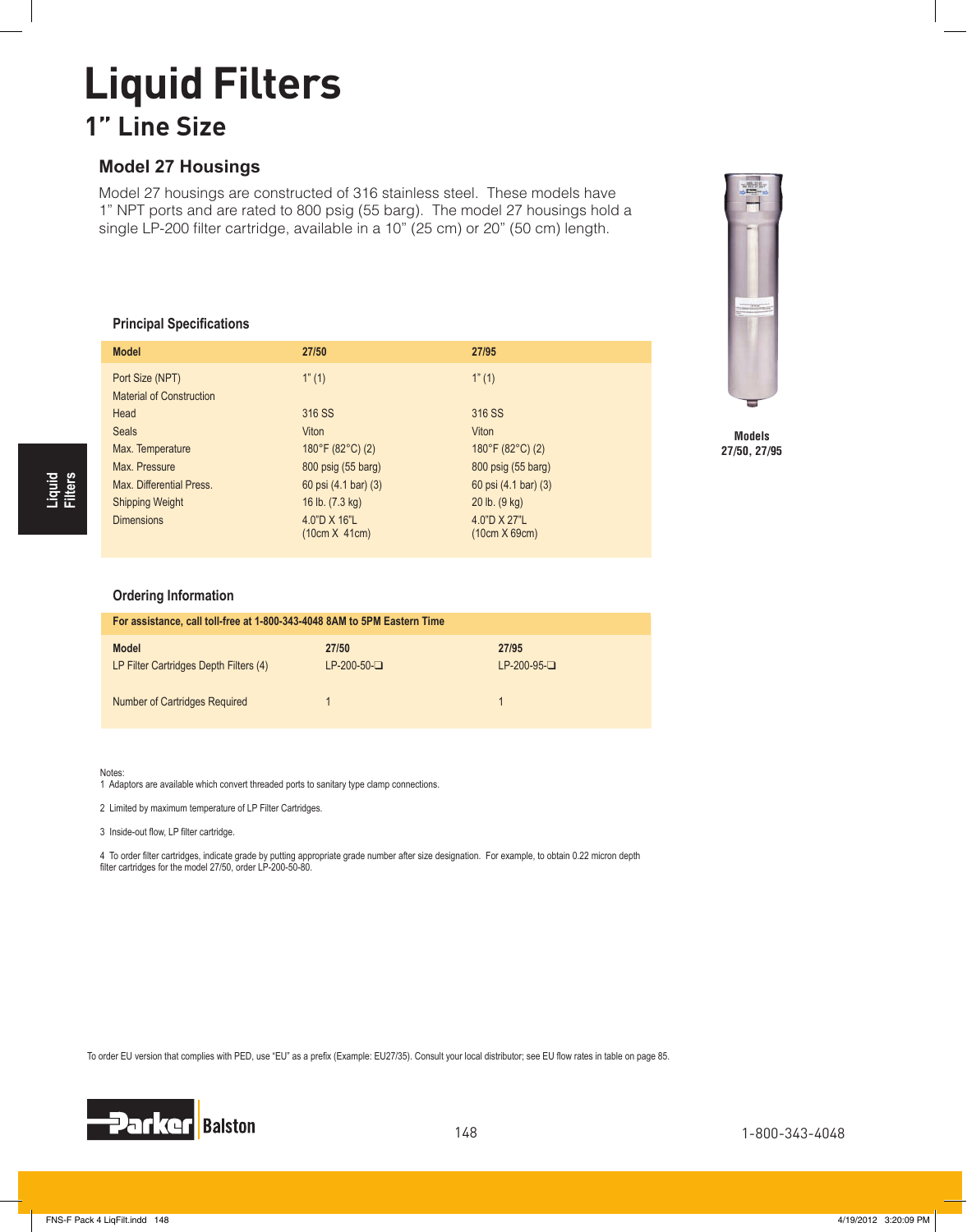## **Liquid Filters 1/2" to 2" Line Size**

## **Model 33S6 and 45S6 Filters**

All-stainless steel with 1/2" NPT inlet and outlet ports. Both filters are also available with clear Pyrex® glass bowl, 100 psig (6.9 barg) rating with breakage-protection external plastic shield.

#### **Principal Specifications**

| <b>Model</b>             | 33S <sub>6</sub>                     | 33G                                  | 45S6                                  | 45G                                  |
|--------------------------|--------------------------------------|--------------------------------------|---------------------------------------|--------------------------------------|
| Port Size (NPT)          | $1/2$ " (1)                          | $1/2$ " (1)                          | $1/2$ " (1)                           | $1/2$ " (1)                          |
| Material of Construction |                                      |                                      |                                       |                                      |
| Head                     | 316SS                                | 316SS                                | 316SS                                 | 316SS                                |
| <b>Bowl</b>              | 316SS                                | <b>Pyrex</b>                         | 316SS                                 | <b>Pyrex</b>                         |
| <b>Internals</b>         | 316SS                                | 316SS                                | 316SS                                 | 316SS                                |
| <b>Seals</b>             | Viton                                | Viton                                | Viton                                 | Viton                                |
| Max. Temperature         | 180°F (82°C) (2)                     | 160°F (71°C) (2)                     | $180^{\circ}$ F (82 $^{\circ}$ C) (2) | 160°F (71°C) (2)                     |
| Max. Pressure            | 425 psig (29 barg) (3)               | 100 $psig(6.9 \text{ barg}(3))$      | 250 psig (17 barg) (3)                | 100 $psig(6.9 \text{ barg}(3))$      |
| Max. Differential Press. | 60 psi (4.1 bar) (4)                 | 60 psi (4.1 bar) (4)                 | 60 psi (4.1 bar) (4)                  | 60 psi (4.1 bar) (4)                 |
| <b>Shipping Weight</b>   | 3 lb. (1.3 kg)                       | 3 lb. (1.3 kg)                       | 5 lb. (2.3 kg)                        | 5 lb. (2.3 kg)                       |
| <b>Dimensions</b>        | $2.6"D \times 4.8"L$<br>(7cm x 12cm) | $2.6"D \times 4.5"L$<br>(7cm x 11cm) | $2.6"D \times 9.0"L$<br>(7cm x 23cm)  | $2.6"D \times 9.3"L$<br>(7cm x 23cm) |



**Models 33S6 and 45S6**

#### **Ordering Information**

| For assistance, call toll-free at 1-800-343-4048 8AM to 5PM Eastern Time |                  |                 |               |               |  |  |
|--------------------------------------------------------------------------|------------------|-----------------|---------------|---------------|--|--|
| <b>Model</b><br>LP Filter Cartridges,                                    | 33S <sub>6</sub> | 33 <sub>G</sub> | 45S6          | 45G           |  |  |
| Depth Filters (5)<br>Number of                                           | $LP-100-12-D$    | $LP-100-12-D$   | $LP-100-25-D$ | $LP-100-25-D$ |  |  |
| Cartridges required                                                      |                  |                 |               |               |  |  |

Notes:

1 Adaptors are available which convert threaded ports to sanitary type clamp connections.

2 Limited by maximum temperature of LP Filter Cartridges.

3 Maximum pressure ratings are for temperatures to 200°F (93°C). Please consult the Technical Services Dept. for maximum pressure ratings at elevated temperatures.

4 Inside-out flow, LP filter cartridges.

5 To order filter cartridges, indicate grade by putting appropriate grade number after size designation. For example, to obtain 0.22 micron depth filter cartridges for the model 33S6, order LP-200-12-80.

#### **Adaptor Ordering Information:**

P/N 73803 1" NPT x 1" **Sanitary** P/N 73804 1 1/2" NPT x 1 1/2" Sanitary P/N 73805 2" NPT c 2" **Sanitary** 

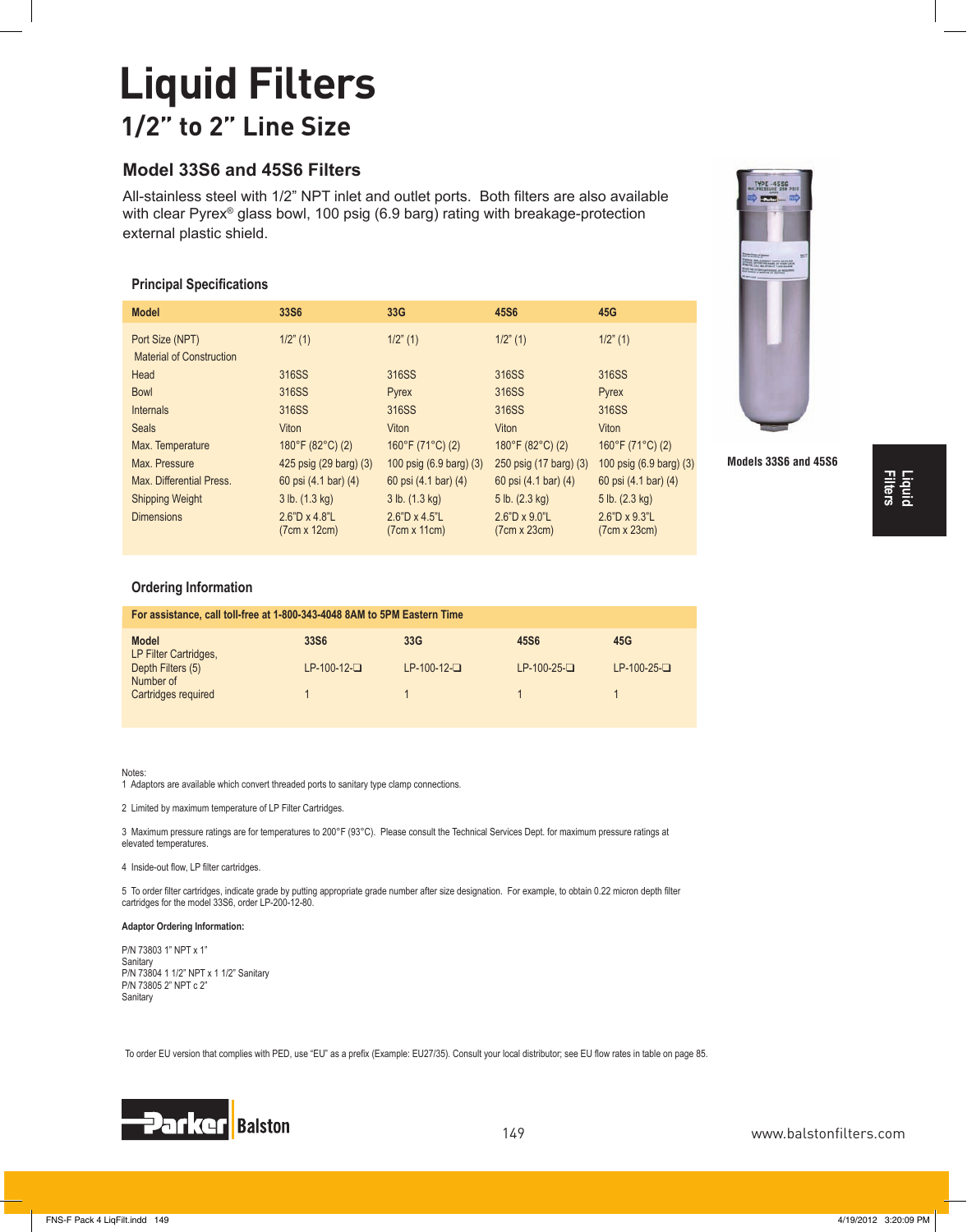## **Liquid Filters Disposable Filter Units for Liquids**

**Filter samples to on-line liquid analyzers Prevent cross-contamination of samples Pressure ratings up to 125 psig (8.6 barg) Temperature to 275°F (135°C) Completely disposable, constructed of recyclable plastics**







**Model 9922-11**

#### **Retention Efficiency Ratings**

| <b>DFU Grade</b> | 98% retention particle size |
|------------------|-----------------------------|
| DQ               | 25 micron                   |
| CQ               | 8 micron                    |
| <b>BQ</b>        | 2 micron                    |
| AQ               | 0.9 micron                  |
| <b>AAQ</b>       | 0.3 micron                  |

## **Liquid Filters**

### **Disposable Filter Units**

Balston Microfibre® Disposable Filter Unit (DFU) consists of a Microfibre Filter Cartridge permanently bonded into a sealed plastic holder with 125 psig (8.6 barg) pressure rating. The economical DFU offers all the advantages of Microfibre Filter Cartridges for high efficiency liquid filtrations, combined with the convenience of complete disposability. The 1/4" O.D. ports permit pressure-tight connections using standard compression fittings. Slip-on 1/4" timbing or plastic barbs may be used for low pressure applications.

The housings are available in two different materials of construction: clear nylon or corrosion-resistant (opaque) PVDF. The nylon DFU's are designated with the prefix 9933, and the PVDF DFU's are designated with the prefix 9922.

### **Model 9922-05**

The Model 99XX-05 DFU's are the smallest DFU's available. They have an internal volume of less than 12 ml. the DFU's may be used in low flow liquid applications or sampling systems which require short retention times.

### **Model 9933-11**

The Model 99XX-11 DFU's are similar in construction to the Model 99XX-05 DFU's, but they have approximately twice the solids holding capacity. The 99XX-11 DFU's may be used in higher flow liquid applications or in sampling applications where longer retention times are acceptable.

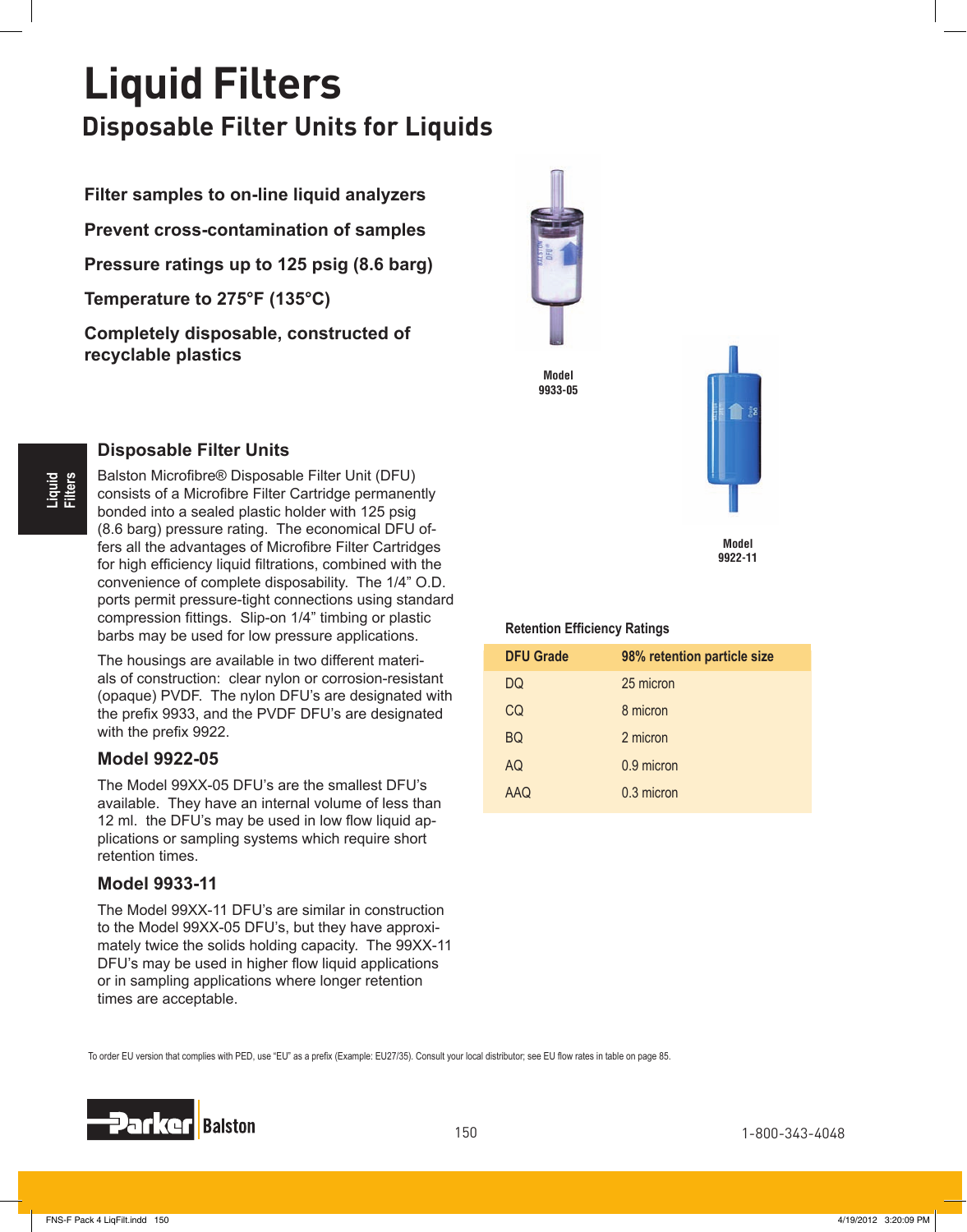## **Liquid Filters Disposable Filter Units for Liquids**

#### **Flow Rates**

| <b>DFU</b><br><b>Model</b> | <b>Volume of Housing</b><br><b>Gallons</b> | <b>Liters</b>     | <b>Initial</b><br><b>Pressure</b><br><b>Drop</b> | Grade<br>DQ, DX | Water Flow Rate, Gallons (Liters) per Hour<br>Grade<br>CQ, CX | Grade<br>BQ, BX | Grade<br>AQ | Grade<br><b>AAQ</b> | N<br>$\mathfrak{D}$ |
|----------------------------|--------------------------------------------|-------------------|--------------------------------------------------|-----------------|---------------------------------------------------------------|-----------------|-------------|---------------------|---------------------|
| 9922-05<br>4433-05         | 0.003                                      | 0.01              | 1 psi $(0.07 \text{ barq})$                      | 12(45)          | 10(38)                                                        | 3(11)           | 1.5(5.7)    | 0.4(1.5)            | In<br>P             |
| 9933-05                    |                                            | 5 psi (0.34 barg) | 30(114)                                          | 25(95)          | 15(57)                                                        | 7.3(28)         | 1.9(7.2)    | D<br>pr             |                     |
| 9922-11                    | 0.005                                      | 0.02              | 1 psi $(0.07 \text{ barq})$                      | 18 (68)         | 15(57)                                                        | 5(19)           | 2.5(9.5)    | 0.6(2.3)            | To                  |
| 9933-11                    |                                            |                   | 5 psi (0.34 barg)                                | 45 (170)        | 37 (140)                                                      | 26 (98)         | 12(45)      | 3.1(12)             | C                   |

#### **Principal Specifications**

| <b>Model</b>                  | 9922-05                                | 9933-05                                | 4433-05                                                                      | 9922-11                                       | 9933-11                                       |
|-------------------------------|----------------------------------------|----------------------------------------|------------------------------------------------------------------------------|-----------------------------------------------|-----------------------------------------------|
| <b>Inlet and Outlet Ports</b> | 1/4" Tubing                            | 1/4" Tubing                            | 1 <sup>st</sup> Tier/Barb 1/4"Tubing<br>2 <sup>nd</sup> Tier/Barb 3/8"Tubing | 1/4" Tubing                                   | 1/4" Tubing                                   |
| <b>Construction Material</b>  | <b>PVDF</b>                            | <b>Nylon</b>                           | <b>Nylon</b>                                                                 | <b>PVDF</b>                                   | <b>Nylon</b>                                  |
| Max. Temperature (1)          | 275°F (135°C)                          | 230°F (110°C)                          | 230°F (110°C)                                                                | 275°F (135°C)                                 | 230°F (110°C)                                 |
| Max. Pressure                 | $125$ psig<br>$(8.6 \text{ barg}) (2)$ | $125$ psig<br>$(8.6 \text{ barg}) (2)$ | 125 psig<br>$(8.6 \text{ barg})$ $(2)$                                       | 125 psig<br>$(8.6 \text{ barg}) (2)$          | 125 psig<br>$(8.6 \text{ barg})$ $(2)$        |
| <b>Dimensions</b>             | 1.0"D x 3.25"L<br>$(2.5cm \times 6cm)$ | 1.0"D x 3.25"L<br>$(2.5cm \times 6cm)$ | $1.0"D \times 3.43"L$<br>$(2.5cm \times 8.72cm)$                             | $1.4"D \times 4.6"L$<br>$(3.6cm \times 12cm)$ | $1.4"D \times 4.6"L$<br>$(3.6cm \times 12cm)$ |

#### **Ordering Information**

| For assistance, call toll-free at 1-800-343-4048 8AM to 5PM Eastern Time |                        |                        |                        |                        |                        |  |
|--------------------------------------------------------------------------|------------------------|------------------------|------------------------|------------------------|------------------------|--|
| <b>Model</b>                                                             | 9922-05                | 9933-05                | 4433-05                | 9922-11                | 9933-11                |  |
| Box of 10 DFUs                                                           | $9922 - 05 - 1$        | $9933 - 05 - 0$        | $4433 - 05 - 1$        | $9922 - 11 -$          | $9933 - 11 - \square$  |  |
| Grades supplied                                                          | DQ, CQ, BQ,<br>AQ, AAQ | DQ, CQ, BQ,<br>AQ. AAQ | DQ. CQ. BQ.<br>AQ. AAQ | DQ. CQ. BQ.<br>AQ. AAQ | DQ, CQ, BQ,<br>AQ. AAQ |  |

### **Chemical Compatibility**

Models 9922-05, 9922-11

Suitable: Water or steam to 275°F (135°C); concentrated nitric, sulfuric, and hydrochloric acids; chlorine (gas or liquid); sodium hypochlorite, ethylene oxide (gas or liquid); Freons; ammonia (gas, liquid, or aqueous solutions); hydrogen peroxide (all concentrations); bromine (dry and aqueous solutions); all chlorinated solvents except methylene chloride; all aromatic and aliphatic solvents; all alcohols and glycols; aniline; phenol.

Limited Use: Acetone, MEK, dioxane, furfural, methylene chloride.

Unsuitable: Water above 275°F (135°C), THF, DMF, ethylene diamine, chlorosulfonic acid, ethanolamine, pyridine, sulfur trioxide.

#### Models 9933-05, 9933-11, 4433-05

Suitable: Water to 158°F (70°C); benzene, toluene, other aromatic hydrocarbons; hydrocarbon solvents and fuels, perchloroethylene; trichloroethylene, nitric acid (to  $10\%$ ); sulfuric acid (to  $40\%$ ); hydrochloric acid (to 10%); most salt solutions; sodium and potassium hydroxide (to  $50\%$ ).

Limited Use: Water at 176°F (80°C); acetone; MEK,  $acetaldehyde$ ; ammonia (to  $25\%$ ).

Unsuitable: Water above 158°F (70°C). alcohols; glycols, phenol; aniline; DMF; concentrated acids; chlorine.

#### Notes: 1 At 0 psig

2 At 110°F (43°C)

**Installation Information:** Please contact the Technical Services Department for manufacturers of compression and brass fittings.

**To Pressure Pipe or Tubing:**

Connector  $1/4$ " tubing to  $1/4$ "NPT female P/N 11970 (1 per pkg)

Connector  $1/4$ " tubing to  $1/4$ " tubing P/N 11971 (1 per pkg)

#### **To Low Pressure Plastic Tubing:**

Tubing with 1/4" ID may be slipped over the DFU and fittings and held with tubing clamps. Parker supplies plastic barbs to connect the DFU to smaller diameter plastic tubing. The connection is suitable for pressures to 50 psig (3.4 barg).

**Filters Liquid**

DFU to 1/16" ID tubing P/N 14000 (bag of 20 barbs)

DFU to 1/8" ID tubing  $P/N$  14001 (bag of 20 barbs)